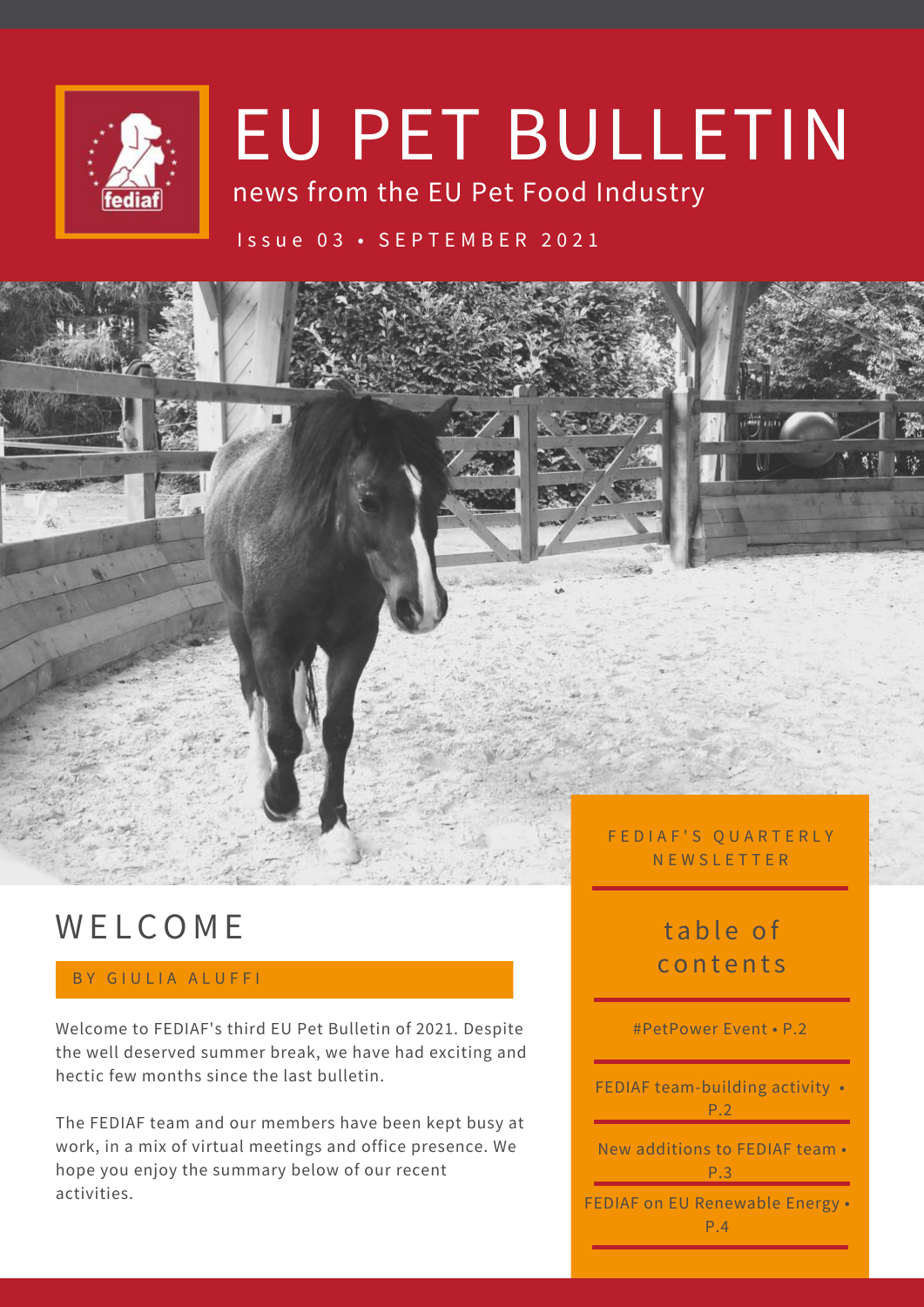### THE #PETPOWER EVENT WAS A SUCCESS!!

The European animal health and pet food industry [associations, AnimalhealthEurope and FEDIAF, formed Pet](https://pet-power.eu/) Alliance Europe. The Alliance hosted a virtual event (attended by close to 200 participants) on September 29 to examine the role of #PetPower in Europe.

The event was hosted by Parliament Magazine and moderated by journalist Dave Keating. Speakers included the Pet Alliance Europe (including FEDIAF President, Annet Palamba), as well as a panel of experts: MEP Sirpa Pietikainen, Honorary President of the Intergroup on the Welfare and Conservation of Animals, Andrea Gavinelli, DG SANTE, European Commission and Professor Dominique Grandjean, Head of the Nosaïs COVID-19 detection dogs programme, Maisons-Alfort National Veterinary School, France.

The content and discussion were engaging and thoughtprovoking. To know more about research on #PetPower, check out our [booklet!](https://pet-power.eu/wp-content/uploads/2021/09/hab-petpower-brochure.pdf)

The recording of the event will be available soon, and we already look forward to seeing you again next year!





#### FEDIAF team-building activity with horses!

The FEDIAF team has taken part in a teambuilding activity in September!

The day activity took place in the Belgian countryside and was highly appreciated by all team members. Several exercises throughout the day also involved interaction with such adorable horses, which fits well with FEDIAF's role in the promotion of benefits of pets.

If you and your team are interested we are happy to share further details, contact us!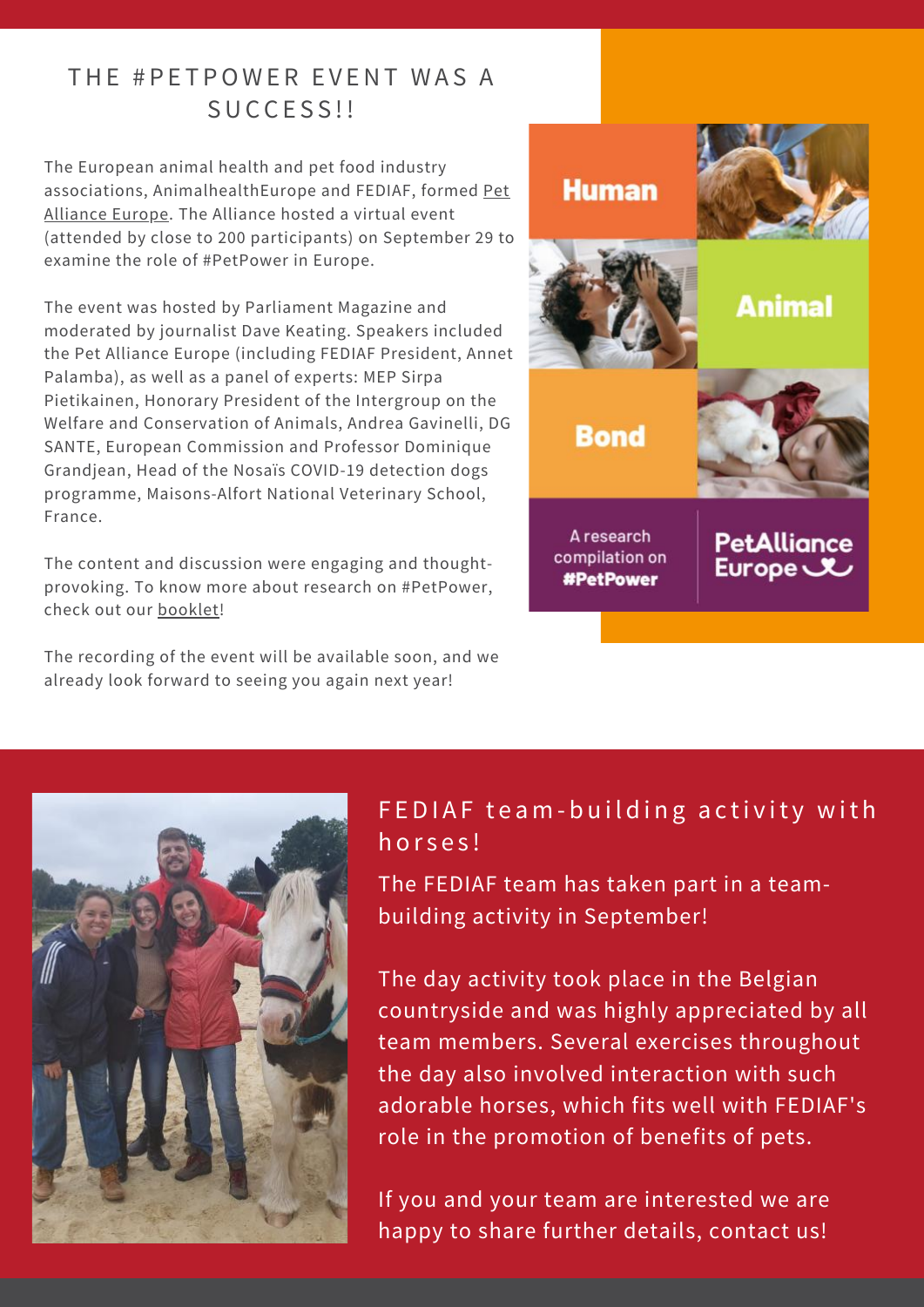#### The FEDIAF team has grown

This September, the FEDIAF Secretariat in Brussels has welcomed a new member. Meet Giulia Aluffi (and her cat Otto!), our new Junior Communications and Policy Officer.

Giulia has a Bachelor Degree in European Studies and a Master focusing on the EU external relations at Maastricht University (Netherlands). She also spent a semester at the faculty of Political Science at the Vrije Universiteit Brussels (Belgium) through the Erasmus+ programme. In addition, she gained first-hand experience in communications with a summer internship at the Brussels-based NGO Womenpreneur Initiative.

At FEDIAF, Giulia will focus on communications, including managing the organisation social media accounts and website. Furthermore, she will be editing the internal & external newsletters and writing position papers and communication materials. Finally, she will actively support the association press & media outreach and participate in the Communications Working Group meetings.



#### A NOTHER NEW ADDITION IN FEDIAF!

In light of the #PetPower event jointly organised with Animal Health Europe, FEDIAF has recently launched its own Twitter account. So don't forget to follows us on Twitter at @FEDIAF\_PetFood to keep up-to-date on the news concerning the Pet Food industry.